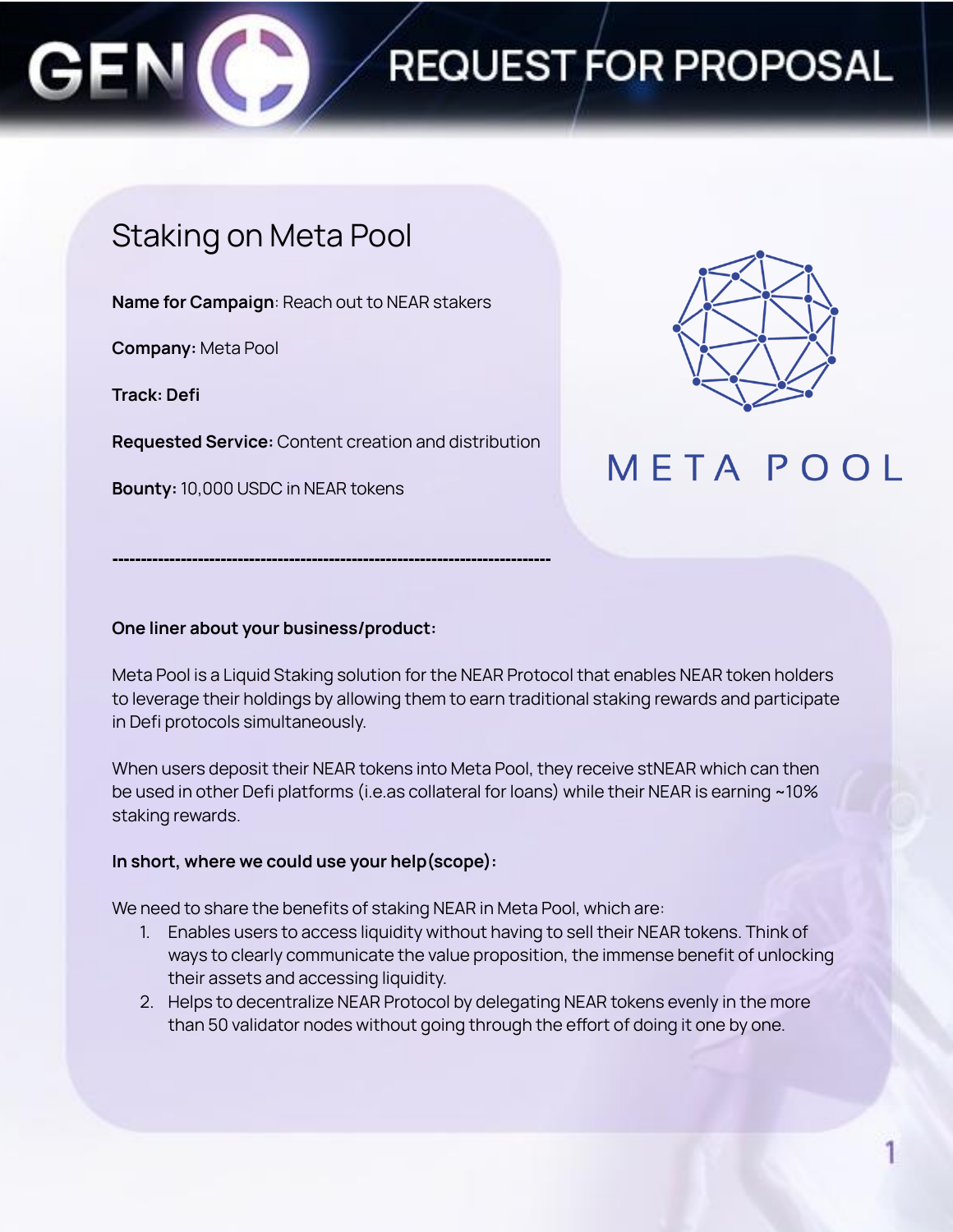# **REQUEST FOR PROPOSAL**

Discuss the benefits of liquid staking and how it helps decentralization of the NEAR Protocol - how Proof of Stake networks work, the fundamental role Staked Near plays in securing the network and the importance of having NEAR tokens distributed across many validators (decentralisation).

Talk about our partnerships with platforms such as Ref Finance, OIN Finance, Burrow Cash (Defi)

#### **Any additional information about the problem:**

Our goal is to liberate the more than 400m NEAR that are currently locked in traditiona Staking and that are not flowing into the network. We want NEAR token holders to get their staking rewards plus participate actively on DApps on NEAR Protocol.

We solve the problems associated with Proof-of-Stake networks: illiquidity, immovability and accessibility. We aim to increase the liquidity of staked NEAR tokens and while distributing them across multiple validators to improve censorship-resistance of the NEAR network. stNEAR adds liquidity to the DeFi NEAR ecosystem, because the token can provide a good collateral asset for lending and borrowing. Right now it is the second most popular farm on Ref Finance (stNEAR<>wNEAR) with more than \$12m USD in TVL.

#### **Inspiration**

- There is no better way to Stake on NEAR.
- If you have NEAR, go to Meta Pool and multiply x 2 your NEARverse engagement.
- This is how we finish most of our communication: let's have fun and keep on staking!